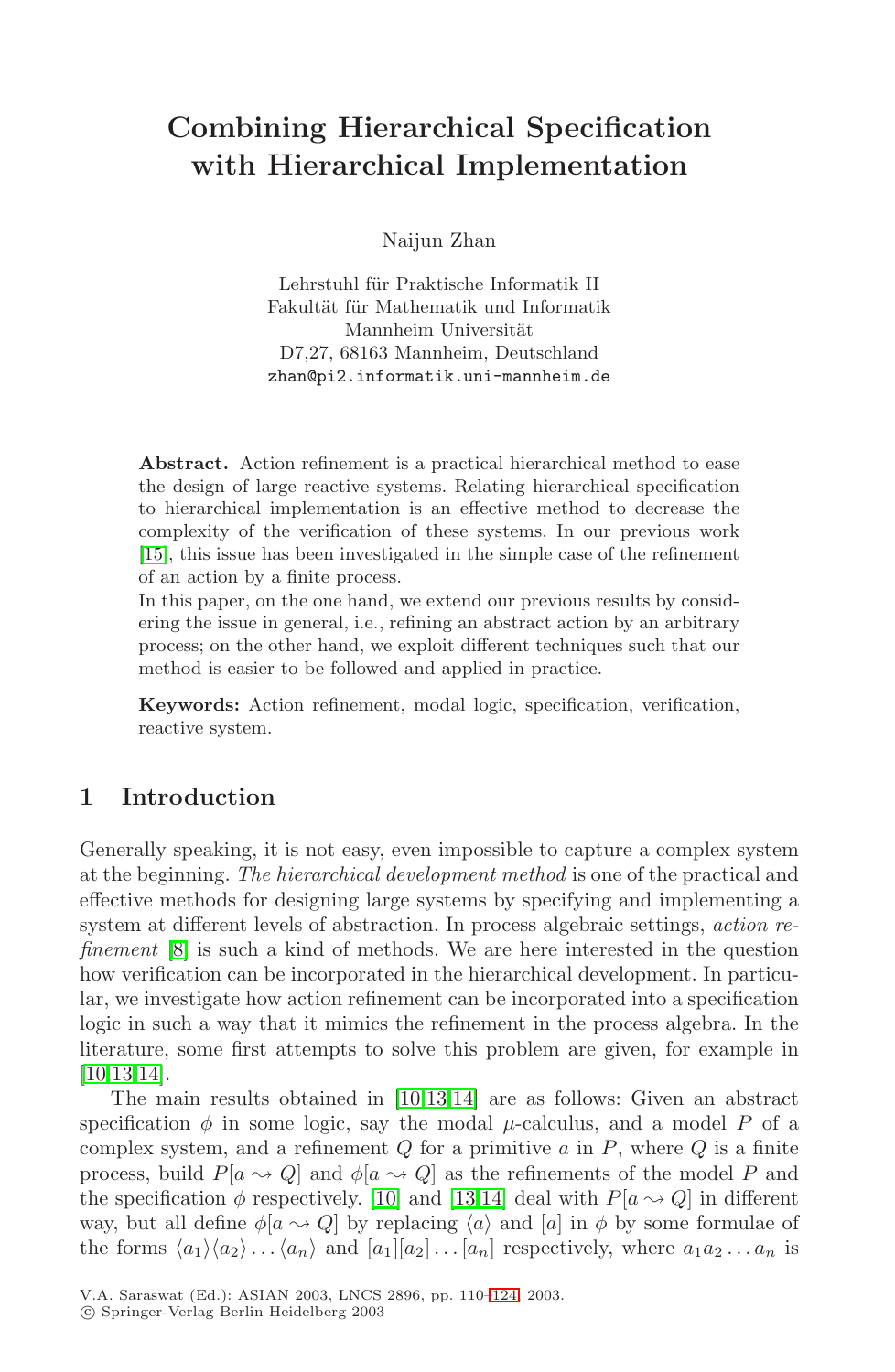a run of Q. Then they prove that  $P \models \phi$  iff  $P[a \leadsto Q] \models \phi[a \leadsto Q]$  under some syntactical conditions.

In the above approaches, the refinements of the specification and the model are explicitly built on the structure of Q. This restricts the refinement step in two ways: firstly, there are some desired properties of the refined system that cannot be deduced in the setting of [\[10,13,14](#page-14-0)]. For example, let  $P = a; b + a; c$ ,  $\phi = \langle a \rangle, Q = a'; (c'; b'; d' + c'; b').$  It's obvious that  $P \models \phi$  and  $Q \models \langle a' \rangle [c'] \langle b' \rangle$ . It is expected that  $P[a \leadsto Q] \models \langle a' \rangle [c'] \langle b' \rangle$ . But it cannot be derived using the approaches of [\[10,13,14](#page-14-0)]; secondly, the refinement step is restricted to one choice of  $Q$  for refining an action  $a$ , which appears both in the refined process and the refined specification explicitly.

In contrast to this, in [\[15](#page-14-0)] we proposed a general approach on how to construct a low-level specification by refining the higher-level specification. But as in [\[10,13,14](#page-14-0)], we also only considered the simple case to refine an abstract action by a finite process. The basic idea is to define a refinement mapping  $\Omega$  which maps the high-level specification  $\phi$  and the property  $\psi$  of the refinement Q of an abstract action a to a lower-level specification by substituting  $\psi$  for  $\langle a \rangle$  and [a] in  $\phi$ . Since  $\psi$  can be any property that holds in Q, we can get the expected specification if  $\phi$  and  $\psi$  are appropriate. For example, in the above example, we can get  $\Omega(\phi, \langle a' \rangle [c'] \langle b' \rangle, a) = \langle a' \rangle [c'] \langle b' \rangle$  which is exactly what we expect. However, Q can only be any finite process, which implies that  $\psi$  is essentially equivalent to a formula without fixpoint operators.

But, in many applications, an action has to be refined by a process with potentially infinite behaviour. For example, in the programming, we can look the interface of a procedure as an abstract action and its body as its refinement. In an abstract level, we only need to use the interface instead of the procedure, but it is necessary to substitute the body for the interface when the procedure is considered in a lower level. In many cases, we need to implement a procedure with possibly infinite behaviour in order to meet the given requirements. For i[n](#page-14-0)stance, in the example of a salesman  $|15|$  (It can be found in Section 4), if we know that the job of the salesman in London every day is repeatedly to meet some of his customers in his office or contact some of them by phone, the action "work" in the top-most specification should be refined by the above concrete procedure in the lower-level specification. However, it is obvious that such a job can not be done using our previous approach.

So, in order to have more applications, we extend our previous work by refining an abstract action by an arbitrary process in this paper. To this end, we adopt FLC as specification language.

FLC is due to Müller-Olm [\[16](#page-14-0)], and is an extension of the  $\mu$ -calculus by introducing the chop operator ";". FLC is strictly more expressive than the  $\mu$ calculus because the former can define non-regular properties [\[16](#page-14-0)], whereas the latter can only express regular properties [\[7,9](#page-14-0)]. The model-checking of FLC was addressed in [\[11,12](#page-14-0)]. For technical reasons, here we augment FLC by introducing a special propositional constant  $\sqrt{}$  to indicate if a process is terminated and reinterpret [a] appropriately.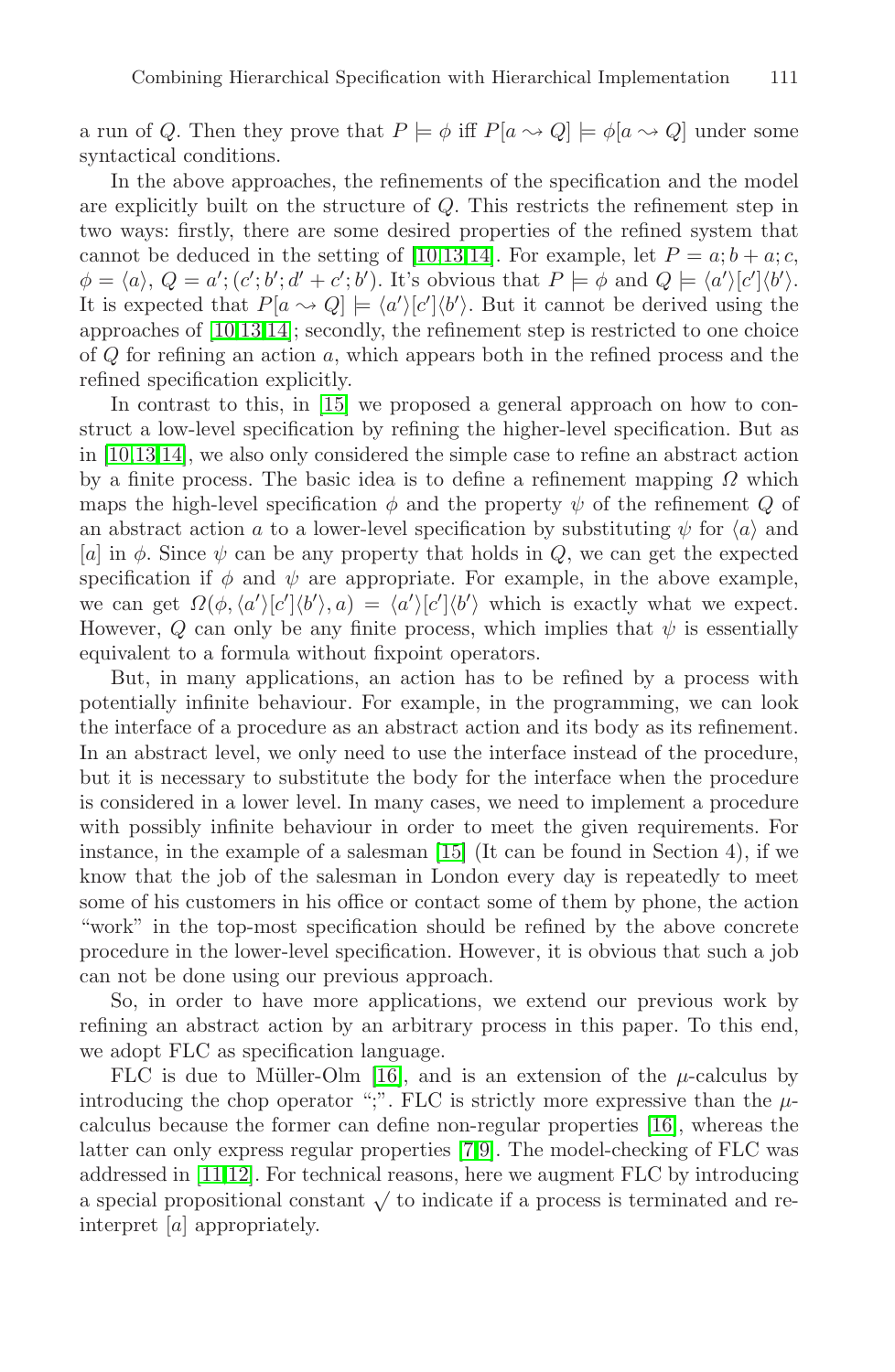As discussed in [\[15](#page-14-0)], a sound refinement mapping should keep the type of properties to be refined, i.e. an existential property should be refined to an existential property and similarly for the other properties. In order to define a refinement mapping that can preserves the type of the property to be refined, as in  $[15]$  $[15]$ , the property for the refinement  $Q$  will be partitioned into two subformulae: an *universal formula* and an *existential formula*. The former will be used to substitute for [a] and the latter for  $\langle a \rangle$  in  $\phi$ . Such partition is justified by the result proved i[n](#page-14-0) [\[4](#page-14-0)] that every property can be represented as the conjunction of a safety property and a liveness property in branching models. Besides, we require that  $\psi$  is only relevant to full executions of Q. If so, a refinement mapping that keeps the type of the property to be refined can be defined like in [\[15](#page-14-0)]. Furthermore, we can prove the following theorem:

**Theorem.** (Refinement Theorem) If some syntactical conditions hold,  $P \models$  $\phi$  *and*  $Q \models \psi; \sqrt{t}$  *then*  $P[a \leadsto Q] \models \Omega(\phi, \psi, a)$ .

The above theorem supports 'a priori' verification in the following sense: In the development process we start with  $P \models \phi$  and either refine P and obtain automatically a (relevant) formula that is satisfied by  $P[a \sim Q]$ ; or, we refine  $\phi$ using  $\Omega(\phi, \psi, a)$  and obtain automatically a refined process  $P[a \leadsto Q]$  that satisfies the refined specification. Of course such refinement steps may be iterated.

To achieve the intended result, we need to assume that action refinement for models is atomic. Our main aim in this work is to establish a correspondence between hierarchical implementation and hierarchical specification of a complex system. But if we allow that the refining process can be interleaved with others problems will arise. E.g.  $(a \|_{\{1\}} b)[a \leadsto a_1; a_2]$  means the parallel executions of a and b in which a is refined by  $a_1; a_2$ . It's obvious that  $a \parallel_{\{\} b} b$  satisfies  $\langle a \rangle$ , and  $a_1; a_2$  satisfies  $\langle a_1 \rangle$ ;  $\langle \langle a_2 \rangle \wedge [b]$ ;  $false$ ) which means that  $a_1; a_2$  first performs  $a_1$ , then  $a_2$  but cannot perform b. We expect that  $a \parallel_{\{\} b$  meets  $\langle a_1 \rangle; (\langle a_2 \rangle \wedge [b]; false)$ after refining a by  $a_1; a_2$ . This is not true in the case of non-atomic action refinement since b can be performed between the execution of  $a_1$  and  $a_2$ . But it is valid if we assume that action refinement is atomic [\[5,6](#page-14-0)]. So, in the sequel, we discuss action refinement for models under the assumption of atomicity.

Besides, we will exploit different techniques such that all the results proved in this paper are represented in a simpler way and easier to be used in practice.

The remainder of this paper is organized as follows: A modeling language is defined in Section 2; Section 3 briefly reviews FLC; A refinement mapping for specifications is given in Section 4; The correspondence between the hierarchical specification and the hierarchical implementation of a complex system is shown in Section 5; Finally, a brief conclusion is provided in Section 6.

## **2 Modeling Language – A TCSP-like Process Algebra**

#### **2.1 Syntax**

As in [\[14](#page-14-0)], we use a TCSP-like process algebra in combination with an action refinement operator as modeling language. Let Act be an infinite set of (atomic) actions, ranged over by  $a, b, c, \ldots$ , and A be a subset of Act. Let X be a set of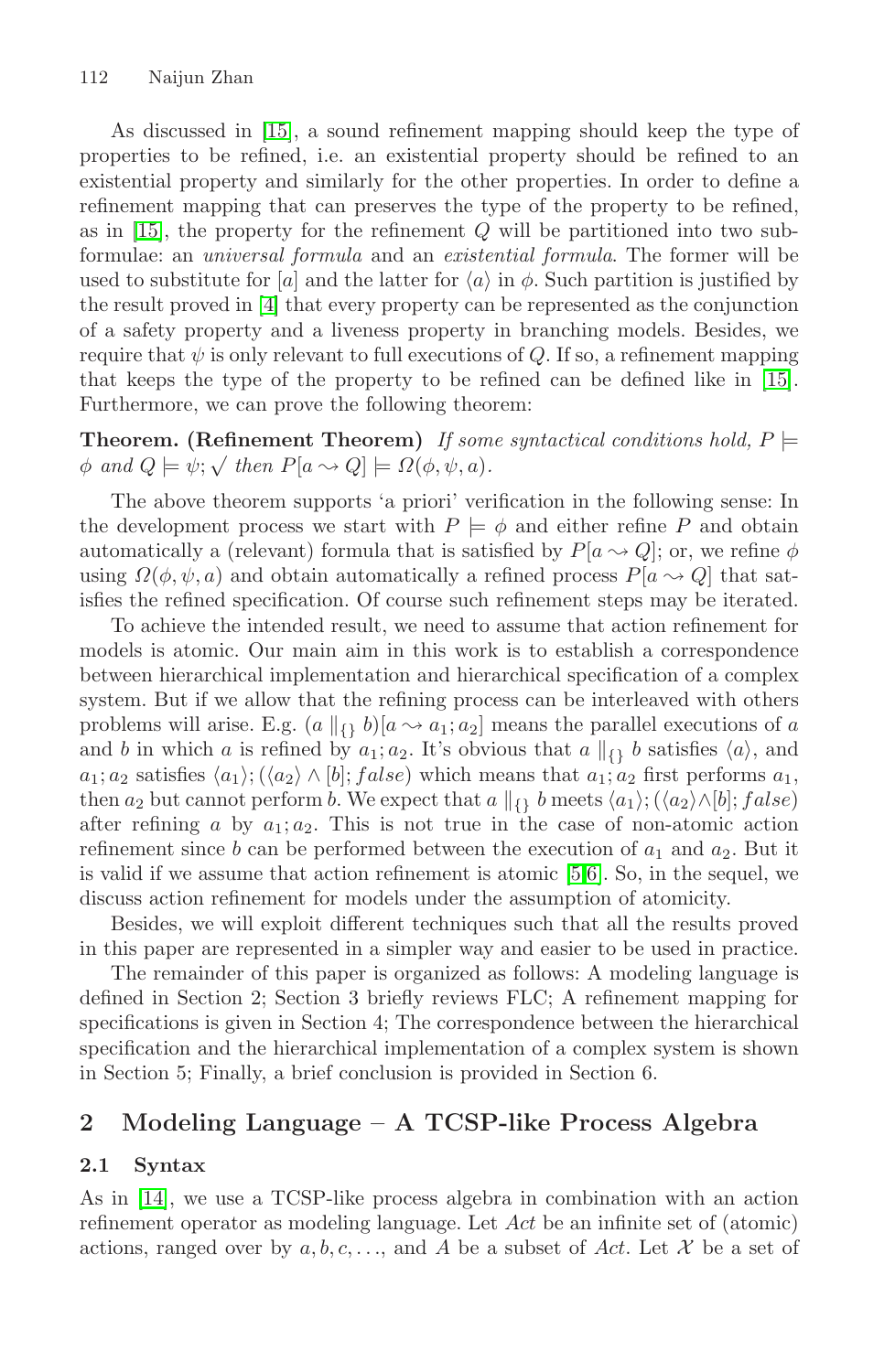process variables, ranged over by  $x, y, z, \dots$ . The language of processes, denoted by  $P$  and ranged over  $P, Q, \ldots$ , is generated by the following grammar:

## **Definition 1.**

 $P \ ::= \ \delta \ | \ nil \ | \ a \ | \ x \ | \ P \ Q \ | \ P + Q \ | \ P \parallel_A Q \ | \ rec \ x . P \ | \ P [a \leadsto Q]$ 

*where*  $a \in Act, x \in \mathcal{X}$ , and  $P, Q \in \mathcal{P}$ .

An occurrence of a process variable  $x \in \mathcal{X}$  is called *bound* in a process term P iff it does occur within a sub-term of the form rec x.P', otherwise called *free*. A process expression P is called *closed* iff all occurrences of each variable occurring in it are bound, otherwise it is called *open*. We will use  $fn(P)$  to stand for the variables that have some free occurrence in  $P$ ,  $bn(P)$  for the variables that have some bound occurrence in P. When we say a process P is *terminated*, it means that P does [n](#page-4-0)othing except for terminating ( see Definition [2](#page-4-0)). A variable  $x \in \mathcal{X}$ is called *guarded* within a term  $P$  iff every occurrence of  $x$  is within a sub-term Q where Q lies in a subexpression  $Q^*$ ; Q such that  $Q^*$  is not terminated. A term P is called *guarded* iff all variables occurring in it are guarded. Sometimes, we abuse  $Act(P)$  to stand for the set of actions which occur in P.

For technical reasons, as i[n](#page-14-0) [\[8](#page-14-0)], we require the following well-formedness conditions on P:

- $(i)$  None of operands of  $+$  is a terminated process;
- **(ii)** All process terms are guarded;
- **(iii)** The refinement of an action can not be a terminated process. As discussed, e.g. in [\[17](#page-14-0)], refining an action by a terminated process is not only counterintuitive but also technically difficult.

Intuitively,  $P[a \leadsto Q]$  means that the system replaces the execution of an action  $a$  by the execution of the subsystem  $Q$  every time when the subsystem  $P$ performs a. This operator provides a mechanism to hierarchically design reactive systems. The other expressions of  $P$  can be conceived as usual ones. The formal interpretation of  $P$  will be provided in the next section.

#### **2.2 Operational Semantics**

Here we define an operational semantics for  $P$  employing transition systems. The meaning of the constructs of the language can be interpreted in the standard way except for the refinement operator. In order to guarantee the atomicity of the refinement, the basic idea is to define a transition system for the process that may be refined, then replace all transitions labelled with the action to be refined by the transition system for the refinement.

Similar t[o](#page-14-0) [\[8](#page-14-0)], the above idea can be implemented by introducing an auxiliary operator ∗ to indicate that a process prefixed with it is the remainder of some process, which has the highest precedence and must be performed completely. The state language, denoted by  $\mathcal{P}^*$ , ranged over by  $s, \ldots$ , is given by:

$$
s \ ::= \ nil \ | \ \delta \ | \ a \ | \ x \ | \ *s \ | \ s; s \ | \ P + Q \ | \ s \ ||_A \ s \ | \ s[a \leadsto Q] \ | \ rec \ x. P
$$

where  $a \in Act, x \in \mathcal{X}, P, Q \in \mathcal{P}$ .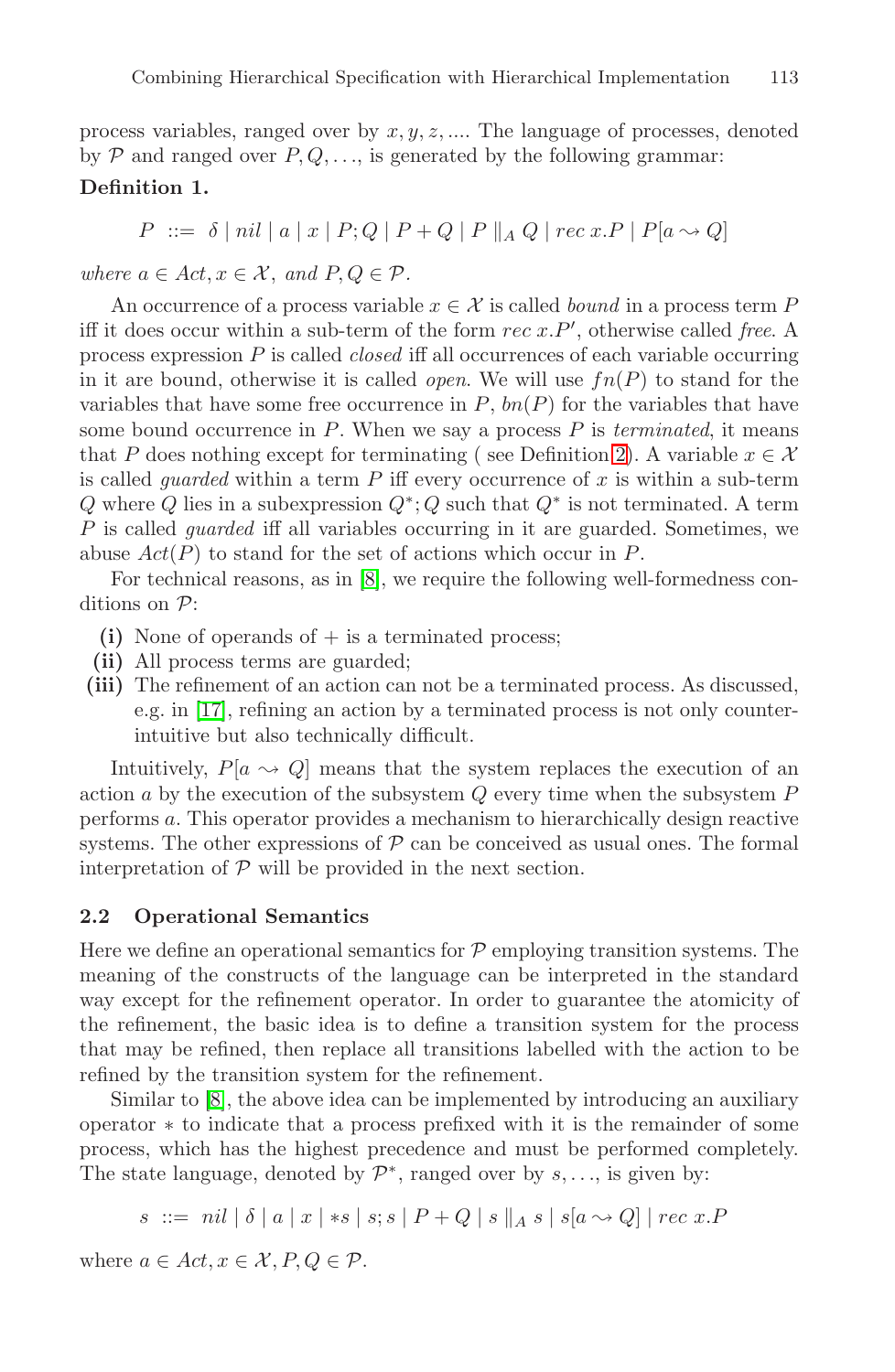<span id="page-4-0"></span>According to the above definition, it is clear that  $\mathcal P$  is a proper subset of  $\mathcal P^*$ , i.e.  $\mathcal{P} \subset \mathcal{P}^*$ .

In order to define the semantics of  $\mathcal{P}^*$ , we need the following definition.

**Definition 2.** Let  $\sqrt{a}$  and able the minimal relations on  $\mathcal{P}^*$  which satisfy the *following rules, respectively:*

| $\sqrt{(nil)}$          | $\sqrt{(s)}$<br>$\sqrt{(*s)}$<br>$\sqrt{(rec x.s)}$<br>$\sqrt{s[a \leadsto Q]}$ | $\sqrt{(s_1)} \wedge \sqrt{(s_2)}$<br>$\sqrt{(s_1 \parallel_A s_2)}$<br>$\sqrt{(s_1; s_2)}$<br>where $Q \in \mathcal{P}$ | $\sqrt{(s)}$<br>$ab(s)$ ab $(a)$ | ab(x) | $ab(s_1) \wedge ab(s_2)$<br>$ab(s_1; s_2)$<br>$ab(s_1 + s_2)$<br>$ab(s_1 \  A s_2)$ | ab(s)<br>ab( <i>rec</i> x.s)<br>$ab(s[a \leadsto Q])$<br>where $Q \in \mathcal{P}$ |
|-------------------------|---------------------------------------------------------------------------------|--------------------------------------------------------------------------------------------------------------------------|----------------------------------|-------|-------------------------------------------------------------------------------------|------------------------------------------------------------------------------------|
| Definition of $\sqrt{}$ |                                                                                 |                                                                                                                          | Definition of ab                 |       |                                                                                     |                                                                                    |

Note that in the above definition,  $\sqrt{s}$  means that s is terminated, whereas  $ab(s)$  means that s is either in  $P$ , or terminated. A state s is called *abstract* if **ab**(s), otherwise, called *concrete*.

Besides complying with the three well-formedness conditions for  $P, P^*$  also follows the below well-formedness condition:

(iv) At least one of the operands of  $\parallel_A$  is abstract.

An operational semantics of  $\mathcal{P}^*$  is given by the following transition rules:

Act  $a \stackrel{a}{\rightarrow} nil$  $\stackrel{a}{\rightarrow} nil$  Nd  $\stackrel{P \stackrel{a}{\rightarrow} s}{\rightarrow}$  $P + Q \stackrel{a}{\rightarrow} s$  and  $Q + P \stackrel{a}{\rightarrow} s$ Seq-1  $\frac{s_1 \stackrel{a}{\rightarrow} s'_1}{\cdots}$  $s_1; s_2 \stackrel{a}{\to} s'_1; s_2$   $s_1; s_2 \stackrel{a}{\to} s'_2$ Seq-2  $\frac{\sqrt{(s_1)}$  and  $s_2 \stackrel{a}{\rightarrow} s'_2}{a}$  $s_1; s_2 \stackrel{a}{\rightarrow} s_2'$ Ref-1  $\frac{s}{s[a \leadsto Q]} \frac{b}{b} s'$ <br> $s'[a \leadsto Q]$  $a \neq b$  Ref-2  $\frac{s}{\rightarrow} s'$  and  $Q \stackrel{a'}{\rightarrow} s_1$  $s[a \leadsto Q] \stackrel{a'}{\rightarrow} (*s_1); s'[a \leadsto Q]$ Rec  $\frac{P[rec \ x.P/x] \stackrel{a}{\rightarrow} s}{P}$  $rec x.P \stackrel{a}{\rightarrow} s$ Rec  $\frac{P[rec\ x.P/x] \stackrel{a}{\rightarrow} s}{rec\ x.P \stackrel{a}{\rightarrow} s}$  Star  $\frac{s \stackrel{a}{\rightarrow} s'}{s s \stackrel{a}{\rightarrow} * s'}$ <br>A-Syn  $\frac{a}{\cdots}$   $\frac{a}{\cdots}$   $\frac{a}{\cdots}$   $\frac{a}{\cdots}$  $s_1 \parallel_A s_2 \stackrel{a}{\rightarrow} s'_1 \parallel_A s_2$  and  $s_2 \parallel_A s_1 \stackrel{a}{\rightarrow} s_2 \parallel_A s'_1$  $a \notin A \wedge ab(s_2)$ Syn  $\frac{s_1}{a} \xrightarrow{a} s'_1$  and  $s_2 \xrightarrow{a} s'_2$  $s_1 \parallel_A s_2 \stackrel{a}{\to} s'_1 \parallel_A s'_2$  and  $s_2 \parallel_A s_1 \stackrel{a}{\to} s'_2 \parallel_A s'_1$  $a \in A \wedge \texttt{ab}(s_1) \wedge \texttt{ab}(s_2)$ 

We'd like to comment on some special rules as follows: The rule Nd says that only two processes in  $P$  can be performed nondeterministically, the other cases are impossible by the definition of  $\mathcal{P}^*$ . The rule Ref-2 states that the residual  $s_1$  of Q is non-interruptible. The rule Star says that  $\ast s$  behaves like s, but the reached state is still concrete (if not properly terminated). The rule A-Syn gives priority to the concrete component. At any time, if a concrete process is in parallel with an abstract process, the latter has to remain idle till the former finishes the executing. Observe that there is no way to reach a state where both components are concrete, starting from an initial abstract state (in fact, such a state would not be well-formed). Moreover, if both components are abstract, the rule allows any of them to proceed first. The rule Syn states that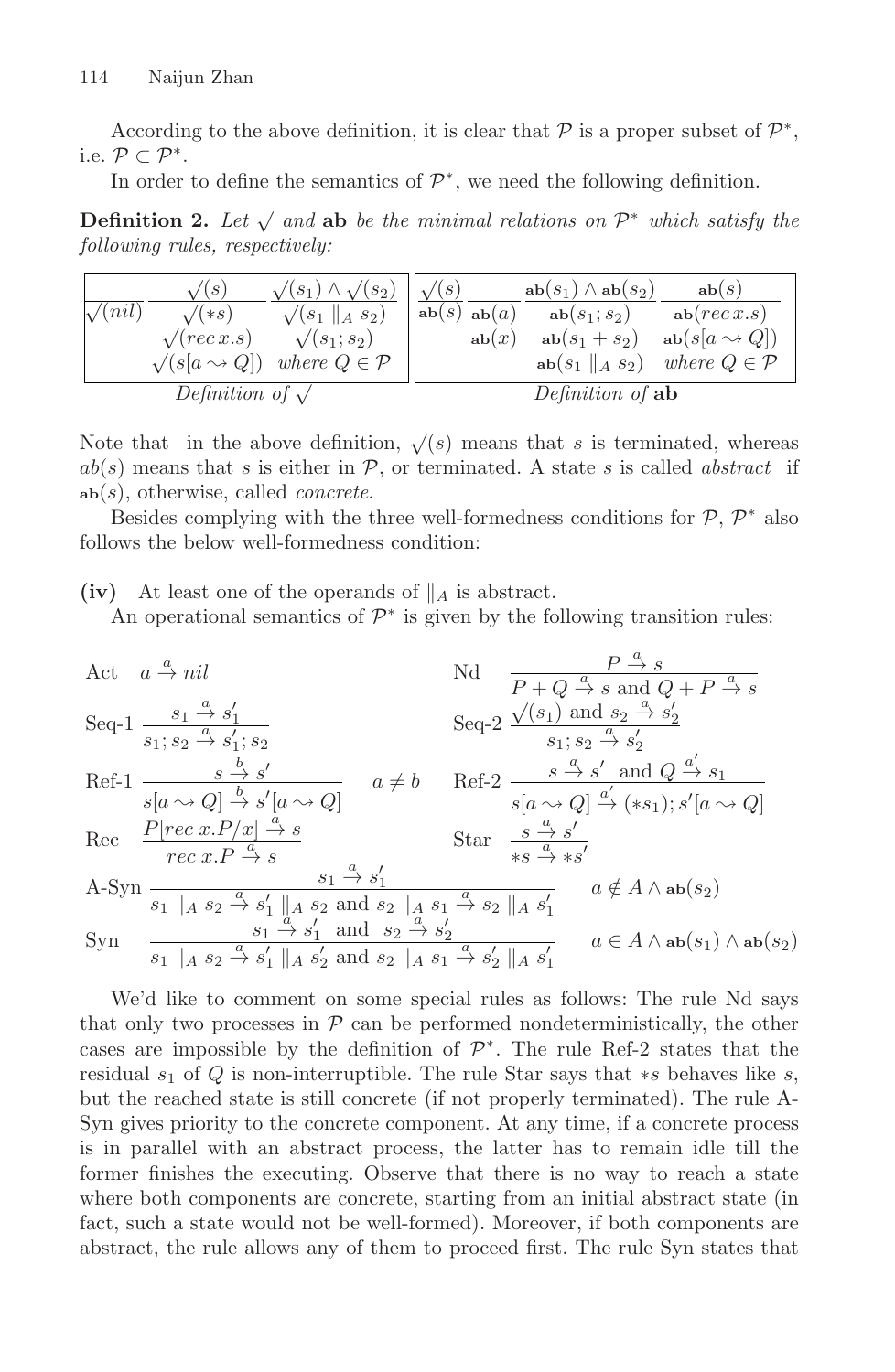only two abstract processes can communicate each other. The communication between a concrete process and another process may destroy the atomicity of the refinement. In fact, it is impossible to reach a state where a concrete process synchronizes with another process from an initial abstract state. The other rules can be conceived as usual. The above rules guarantee that the execution of the refinement Q is not only to be non-interruptible, but also to be either executed completely, or not at all.

In the following, we investigate the notion of strong bisimulation on  $\mathcal{P}^*$ .

## **Definition 3.** – *A binary symmetric relation* R *over the closed terms of*  $\mathcal{P}^*$ *is a strong bisimulation if for any*  $(s_1, s_2) \in R$

- $\sqrt{(s_1)}$  *iff*  $\sqrt{(s_2)}$ *;* and
- *for any*  $a \in Act$ ,  $s_1 \stackrel{a}{\rightarrow} s'_1$ , there exists  $s'_2$  s.t.  $s_2 \stackrel{a}{\rightarrow} s'_2$  and  $(s'_1, s'_2) \in R$ .
- $s<sub>1</sub>$  *and*  $s<sub>2</sub>$  *are strong bisimilar, denoted by*  $s<sub>1</sub> ∼ s<sub>2</sub>$ *, if and only if there exists a* strong bisimulation R such that  $(s_1, s_2) \in R$ .
- **–** *Let* E,F ∈ P<sup>∗</sup> *and* fn(E) ∪ fn(F) ⊆ {x1,...,xn}*. Then* E ∼ F *iff for any closed terms*  $s_1, \ldots, s_n$ ,  $E\{s_1/x_1, \ldots, s_n/x_n\} \sim F\{s_1/x_1, \ldots, s_n/x_n\}.$

According to the above semantics, it is easy to show that

**Lemma 1.** *For any closed term*  $s \in \mathcal{P}^*$ *,*  $s \sim *s$ *.* 

Because a concrete process has a priority in parallel with an abstract process,  $\sim$  is not preserved by  $\parallel_A$ . For example,  $a_1; a_2 \sim a \mid a \sim a_1; a_2$ , but  $(a_1; a_2) \parallel_{\Omega}$  $b \not\sim a[a \rightarrow a_1; a_2] \parallel_{\{\} b}$ . However, once we strengthen Definition 3 by adding the following condition:

•  $ab(s_1)$  iff  $ab(s_2)$ ,

then the resulting largest bisimulation, denoted by ∼**ab**, is a congruence relation over  $\mathcal{P}^*$ . Besides, obviously,  $\sim_{ab}$  is a proper subset of  $\sim$ . That is,

**Theorem 1.**  $\sim_{ab}$  *is a congruence over*  $\mathcal{P}^*$  *and*  $\sim_{ab} \subset \sim$ *.* 

**Convention:** From now on, we use  $P, Q, \ldots$  to stand for processes in  $\mathcal{P}^*$ .

## **3 Fixpoint Logic with Chop (FLC)**

FLC is an extension of the modal  $\mu$ -calculus by introducing the chop operator ";", which can express non-regular properties [\[16](#page-14-0)]. It is therefore strictly more powerful than the  $\mu$ -calculus, since [\[7,9](#page-14-0)] proved that only regular properties can be defined in the  $\mu$ -calculus. For our purpose, we modify FLC [\[16](#page-14-0)] slightly.

Let  $X, Y, Z, \ldots$  range over an infinite set *Var* of *variables*, *true* and *false* be two propositional constants as usual, and  $\sqrt{\ }$  be another one that is used to indicate if a process is terminated.

The formulae of FLC are generated according to the following grammar:

$$
\phi ::= true \mid false \mid \sqrt{\mid \tau \mid X \mid [a] \mid \langle a \rangle \mid \phi_1 \land \phi_2 \mid \phi_1 \lor \phi_2 \mid \phi_1; \phi_2}
$$

$$
\mid \mu X. \phi \mid \nu X. \phi
$$

where  $X \in Var$  and  $a \in Act^1$ .

<sup>1</sup> In [\[16](#page-14-0)],  $\tau$  is called term.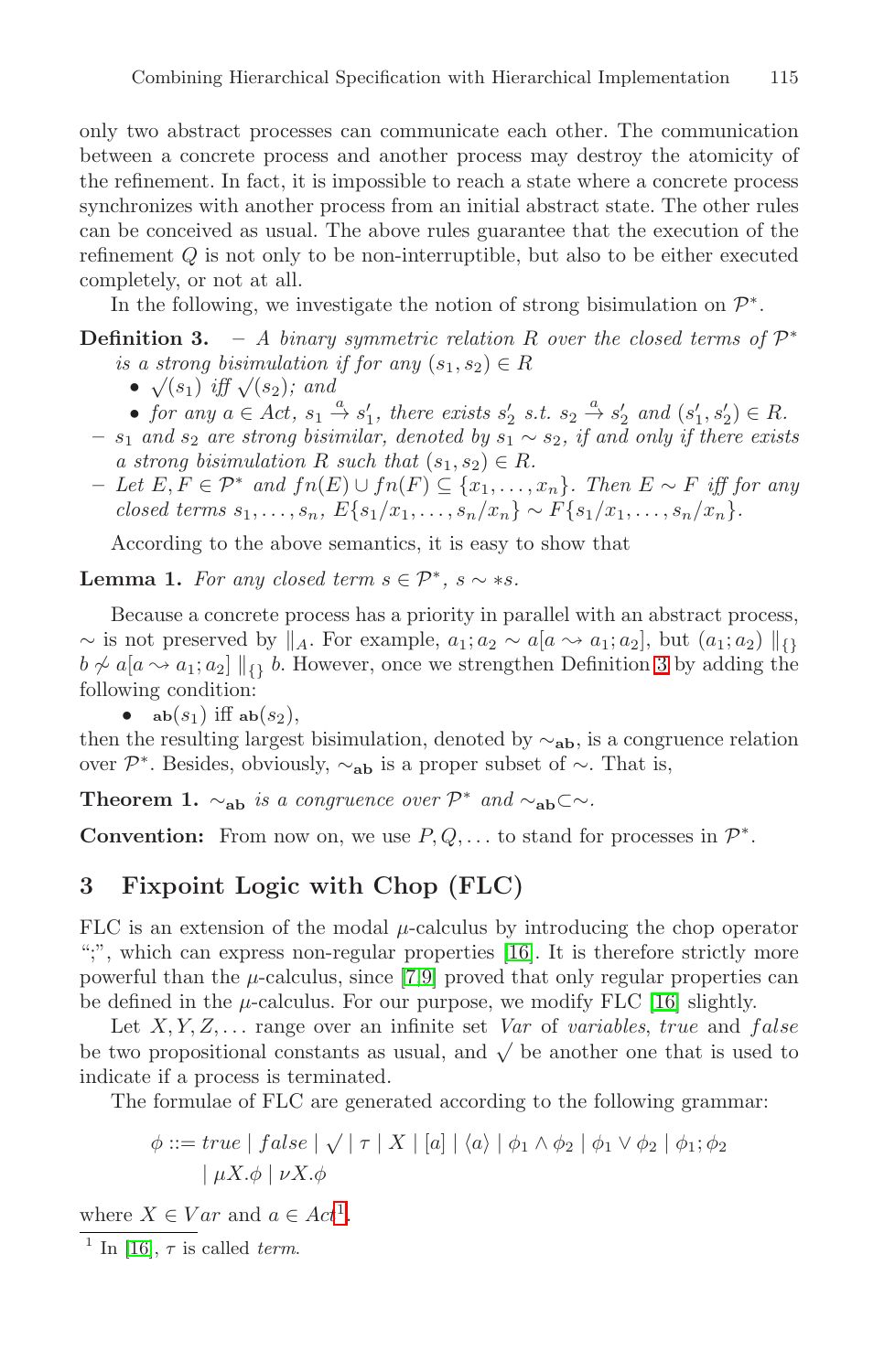In the sequel, we use  $\boxed{a}$  to stand for  $\langle a \rangle$  or  $[a]$ , p for *true*, *false* or  $\sqrt{ }$ , and  $\sigma$ for  $\nu$  or  $\mu$ ,  $Act(\phi)$  for all actions that occur in  $\phi$ .

As in the modal  $\mu$ -calculus, the two *fixpoint operators*  $\mu X$  and  $\nu X$  bind the respective variable X and we will apply the usual terminology of *free* and *bound occurrences* of a variable in a formula, *closed* and *open* formulae etc.  $fn(\phi)$ denotes the variables that have some free occurrence in  $\phi$  and  $bf(\phi)$  stands for the variables that have some bound occurrence in  $\phi$ . X is said *guarded* in  $\phi$  if each occurrence of X is in a sub-formula  $\phi$  preceded with  $\boxed{a}$  or p. If all variables in  $\phi$  are guarded, then  $\phi$  is called *guarded*.

FLC is interpreted over a given labelled transition system  $T = (S, A, \rightarrow),$ where  $S \subseteq \mathcal{P}^*$ ,  $A \subseteq Act$ , and  $\rightarrow \subseteq S \times A \times S$ . A formula is interpreted as a *monotonic predicate transformer*, which is simply a mapping  $f : 2^S \rightarrow 2^S$  that is monotonic w.r.t. the inclusion ordering on  $2<sup>S</sup>$ . We use MPT<sub>T</sub> to represent all these monotonic predicate transformers over  $S$ . MPT<sub>T</sub>, together with the inclusion ordering defined by

$$
f \subseteq f'
$$
 iff  $f(A) \subseteq f'(A)$  for all  $A \subseteq S$ ,

forms a complete lattice. We denote the join and meet operators by  $\sqcup$  and  $\sqcap$ . By Tarski-Knaster Theorem, the least and greatest fixed points of monotonic functions:  $(2^S \rightarrow 2^S) \rightarrow (2^S \rightarrow 2^S)$  exist. They are used to interpret fixed point formulae of FLC.

The meaning of *true* and *false* are interpreted in the standard way, i.e. by S and Ø respectively. The meaning of  $\sqrt{\ }$  is to map any subset of S to the subset of  $S$  which consists of all terminated processes in  $S$ . Therefore, a process P meets  $\sqrt{if} \sqrt{P}$ .  $\tau$  is interpreted as an identity. Because nil and  $\delta$  have different behaviour in the presence of ;, they should be distinguished by FLC. To this end,  $[a]$  is interpreted as a function that maps a set of processes  $A$  to the set in which each process is not terminated and any of the a-successors of the process must be in A. This is different from its original interpretation in [\[16](#page-14-0)]. Therefore, according to our interpretation,  $P \models [a]$  only if  $\neg \sqrt{(P)}$ . Whereas in [\[16](#page-14-0)], it is always valid that  $P \models [a]$  for any  $P \in \mathcal{P}^*$ . So, it is easy to show that  $nil \not\models \bigwedge_{a \in Act}[a]; false$ , while  $\bigwedge_{a \in Act}[a]; false$  is the characteristic formula of  $\delta$ . The meaning of variables is given by an *environment*  $\rho : var \rightarrow (2^S \rightarrow 2^S)$  that assigns variables to monotonic functions of sets to sets.  $\rho[X \sim f]$  agrees with  $\rho$ except for associating  $f$  with  $X$ .

**Definition 4.** *Formally, given a labelled transition system*  $T = (S, A, \rightarrow)$ *, the meaning of a formula*  $\phi$ *, denoted by*  $C_T^{\rho}(\phi)$ *, is inductively defined as follows:* 

$$
C_T^{\rho}(true)(\mathcal{A}) = \mathcal{S}
$$
  
\n
$$
C_T^{\rho}(false)(\mathcal{A}) = \emptyset
$$
  
\n
$$
C_T^{\rho}(\sqrt{)(\mathcal{A}}) = \{P \mid P \in \mathcal{S} \land \sqrt{P}\}
$$
  
\n
$$
C_T^{\rho}(\tau)(\mathcal{A}) = \mathcal{A}
$$
  
\n
$$
C_T^{\rho}(\mathcal{X}) = \rho(\mathcal{X})
$$
  
\n
$$
C_T^{\rho}([a])(\mathcal{A}) = \{P \mid \neg \sqrt{P} \land \forall P' : P \stackrel{a}{\rightarrow} P' \Rightarrow P' \in \mathcal{A}\}
$$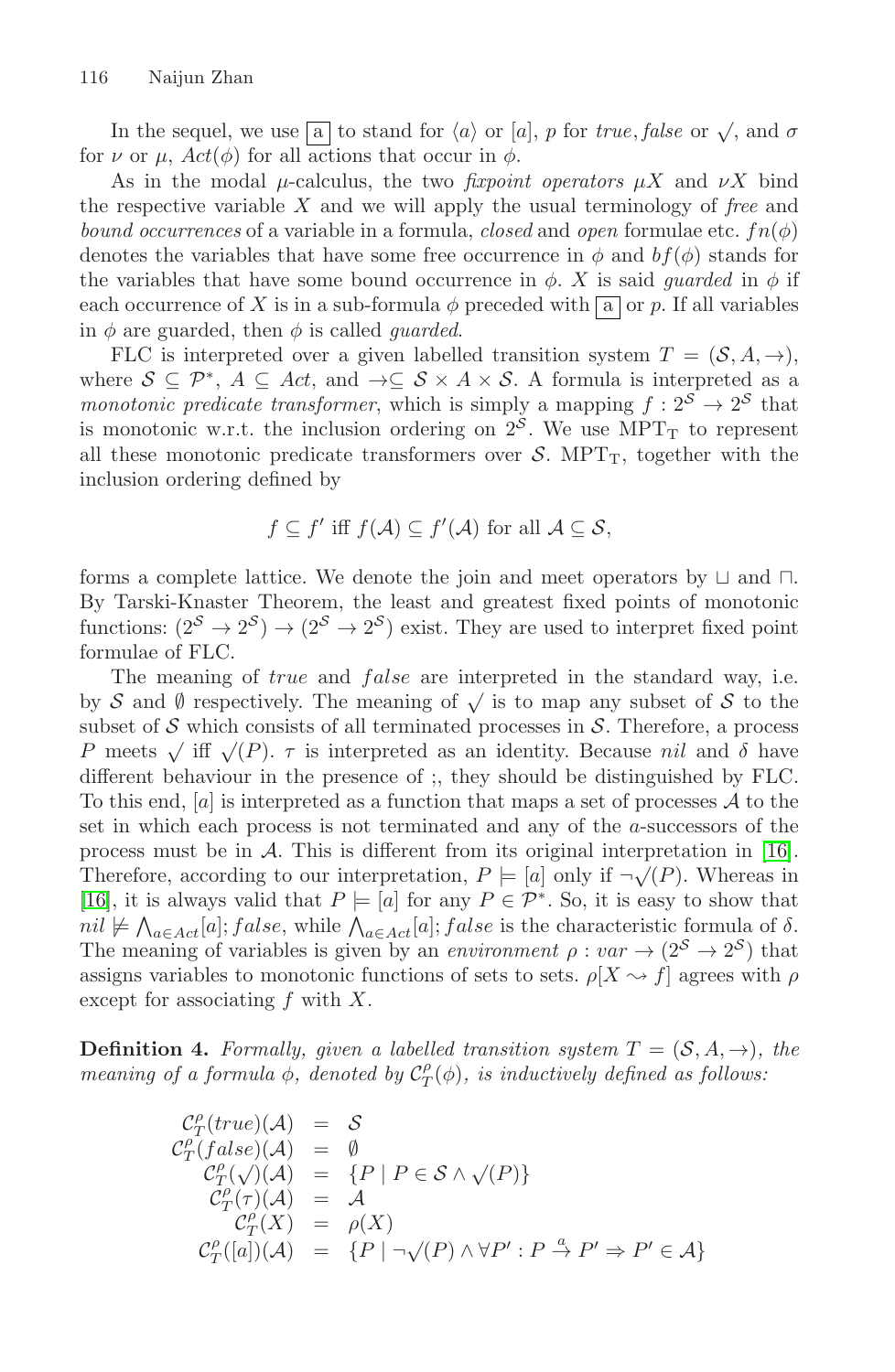$$
\begin{array}{rcl}\n\mathcal{C}_T^{\rho}(\langle a \rangle)(\mathcal{A}) & = & \{P \mid \exists P' : P \xrightarrow{\alpha} P' \land P' \in \mathcal{A} \} \\
\mathcal{C}_T^{\rho}(\phi_1 \land \phi_2)(\mathcal{A}) & = & \mathcal{C}_T^{\rho}(\phi_1)(\mathcal{A}) \cap \mathcal{C}_T^{\rho}(\phi_2)(\mathcal{A}) \\
\mathcal{C}_T^{\rho}(\phi_1 \lor \phi_2)(\mathcal{A}) & = & \mathcal{C}_T^{\rho}(\phi_1)(\mathcal{A}) \cup \mathcal{C}_T^{\rho}(\phi_2)(\mathcal{A}) \\
\mathcal{C}_T^{\rho}(\phi_1; \phi_2) & = & \mathcal{C}_T^{\rho}(\phi_1) \cdot \mathcal{C}_T^{\rho}(\phi_2) \\
\mathcal{C}_T^{\rho}(\mu X. \phi) & = & \Box \{f \in \text{MPT}_{\text{T}} \mid \mathcal{C}_T^{\rho[X \sim f]}(\phi) \subseteq f\} \\
\mathcal{C}_T^{\rho}(\nu X. \phi) & = & \Box \{f \in \text{MPT}_{\text{T}} \mid \mathcal{C}_T^{\rho[X \sim f]}(\phi) \supseteq f\}\n\end{array}
$$

*where*  $A \subseteq S$ *, and* · *stands for the composition operator over functions.* 

A process P is said to satisfy  $\phi$  iff  $P \in C_T^{\rho}(\phi)(\mathcal{S})$  for some environment  $\rho$ , denoted by  $P \models \phi \colon \phi \Rightarrow \psi$  means that  $\mathcal{C}^{\rho}_{T}(\phi)(\mathcal{A}) \subseteq \mathcal{C}^{\rho}_{T}(\psi)(\mathcal{A})$  for any T and  $\mathcal{A}\subset\mathcal{S}$  and any  $\rho$ .  $\phi \Leftrightarrow \psi$  means  $(\phi \Rightarrow \psi) \wedge (\psi \Rightarrow \phi)$ . The other notations can be defined in a standard way.

**Convention:** In the sequel, we assume the binding precedence among the operators of the logic as follows: ";" > " $\vee$ " = " $\wedge$ " > " $\nu X$ ." = " $\mu X$ ." > " $\Rightarrow$ " =  $" \Leftrightarrow"$ .

Many properties of FLC have been shown in [\[16](#page-14-0)], e.g., FLC is strictly more expressive than the  $\mu$ -calculus since context-free processes can be characterized by it; FLC is decidable for finite-state processes, undecidable for context-free processes; the satisfiability and validity of FLC are undecidable; FLC does not enjoy the finite-model property and so on.

[\[11](#page-14-0)] proved that FLC has the tree model property<sup>2</sup>, i.e.,

**Theorem 2.** *Given*  $P, Q \in \mathcal{P}^*$ *, and*  $P \sim Q$ *, then for any closed*  $\phi, P \models \phi$  *iff*  $Q \models \phi$ .

Given a formula  $\phi$ , we define its beginning atomic sub-formulae, denoted by  $\text{FSub}(\phi)$ , as:

$$
\text{FSub}(\phi) \triangleq \begin{cases} \{\phi\} & \text{if } \phi = p, X, \boxed{\text{a}} \text{ or } \tau \\ \text{FSub}(\phi_1) \cup \text{FSub}(\phi_2) & \text{if } \phi = \phi_1 \land \phi_2 \text{ or } \phi = \phi_1 \lor \phi_2 \\ \text{FSub}(\phi_1) & \text{if } \phi = \phi_1; \phi_2 \text{ and } \phi_1 \nleftrightarrow \tau \\ \text{FSub}(\phi_2) & \text{if } \phi = \phi_1; \phi_2 \text{ and } \phi_1 \nleftrightarrow \tau \\ \text{FSub}(\phi_1) & \text{if } \phi = \sigma X. \phi_1 \end{cases}
$$

Symmetrically, we define its ending atomic sub-formulae, denoted by  $\text{ESub}(\phi)$ , as:

$$
\text{ESub}(\phi) \triangleq \begin{cases} \{\phi\} & \text{if } \phi = p, X, \boxed{\mathbf{a}} \text{ or } \tau \\ \text{ESub}(\phi_1) \cup \text{ESub}(\phi_2) & \text{if } \phi = \phi_1 \land \phi_2 \text{ or } \phi = \phi_1 \lor \phi_2 \\ \text{ESub}(\phi_1) & \text{if } \phi = \phi_1; \phi_2 \text{ and } \phi_2 \Leftrightarrow \tau \\ \text{ESub}(\phi_2) & \text{if } \phi = \phi_1; \phi_2 \text{ and } \phi_2 \nleftrightarrow \tau \\ \text{ESub}(\phi_1) & \text{if } \phi = \sigma X. \phi_1 \end{cases}
$$

*Example 1.* FSub $(\langle a \rangle; \langle b \rangle \wedge [c]; \langle e \rangle; [f]) = {\langle \langle a \rangle, [c]}$ , whereas ESub $(\langle a \rangle; \langle b \rangle \wedge$  $[c]; \langle e \rangle; [f]) = {\langle \langle b \rangle}$ ,  $[f]$ .

<sup>2</sup> The proof for the tree model property of FLC in [\[11](#page-14-0)] still works in our case.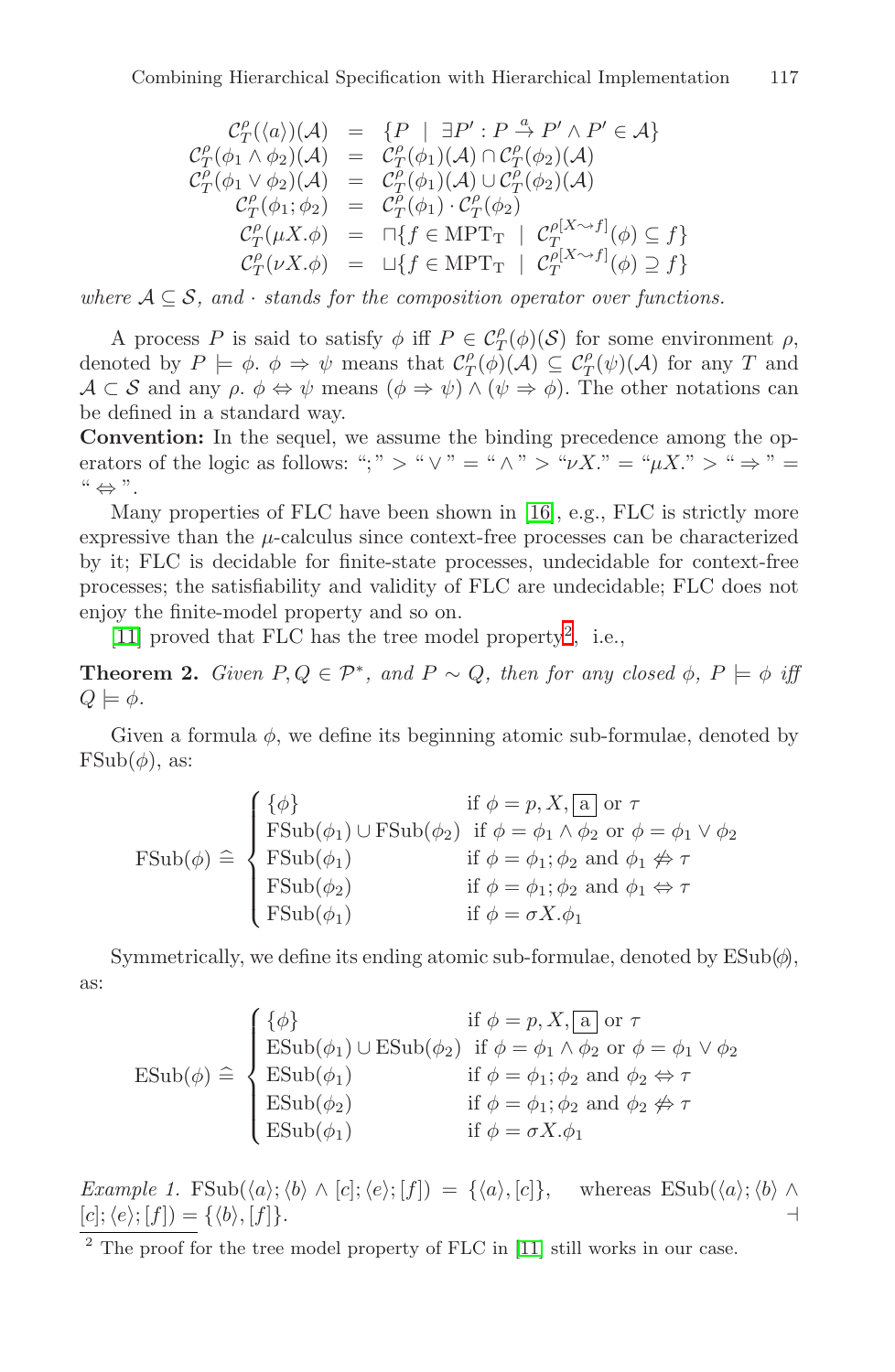When we say that  $\sqrt{\text{only occurs}}$  at the end of  $\phi$  it means that  $\sqrt{\text{can only}}$  be in  $\text{ESub}(\phi)$  as a sub-formula of  $\phi$  and can not appear elsewhere in the formula.

**Definition 5.** *A formula*  $\phi$  *is called* existential formula *if for any*  $a \in Act$ ,  $[a] \notin$ FSub $(\phi)$ *. We use*  $\mathcal{EF}$  *to stand for the set of existential formulae. Dually, a formula*  $\phi$  *is called* universal formula *if for any*  $a \in Act$ ,  $\langle a \rangle \notin \text{FSub}(\phi)$ . We use UF *to stand for the set of universal formulae. For technical reasons, we stipulate that*  $\tau \notin \mathcal{UF}$ *.* A formula  $\phi$  *is called a property formula if*  $\phi \Leftrightarrow \phi_1 \wedge \phi_2$ *, where*  $\phi_1 \in \mathcal{EF}$  and  $\phi_2 \in \mathcal{UF}$ . The set of property formulae is denoted by  $\mathcal{PF}$ .

For  $\mathcal{EF}$  and  $\mathcal{UF}$ , we have

**Theorem 3.**  $\mathcal{EF}$  *and*  $\mathcal{UF}$  *are closed under all operators of the logic. I.e.,*  $\phi$  *op*  $\varphi \in$  $\mathcal{E}\mathcal{F}(\mathcal{U}\mathcal{F})$  *and*  $\sigma X.\phi \in \mathcal{E}\mathcal{F}(\mathcal{U}\mathcal{F})$  *if*  $\phi, \varphi \in \mathcal{E}\mathcal{F}(\mathcal{U}\mathcal{F})$ *, for any*  $\phi$  *and*  $\varphi$ *, where* op ∈ {∨,∧, ; }*.*

## **4 Towards Hierarchical Specification**

As the complexity of reactive system designs becomes overwhelming very quickly, methods which allow to develop designs in a hierarchical fashion must be supported by the design formalisms employed. Such methods allow to develop a design at different levels of abstraction thereby making the development procedure more transparent and thus tractable: Most likely, a developer first divides the intended (complex) design into various "sub-designs" to capture the abstract overall structure of the complete design. Subsequently, the sub-designs will be developed by enriching them step by step with details. This is the design technique usually encountered in practice, see e.g. in [\[18](#page-14-0)]. In process algebraic settings, action refinement as introduced in Section 2 supports the hierarchical design.

In [\[15](#page-14-0)], we investigated the issue how to provide such a technique in a logical framework. To this end, a refinement mapping is defined by substituting the property of the refinement of an abstract action a for the modalities  $\langle a \rangle$  and  $[a]$ in a high-level specification and producing a lower-level specification. However, in [\[15](#page-14-0)], we only consider the case when all specifications are represented by some formulae in the subset  $\mathcal{N} \mathcal{F}$  of FLC called normal form formulae, which essentially correspond to the  $\mu$ -calculus with  $\tau$ , and the properties of refinements by some formulae without fixpoint operator in the subset. This is because in [\[15](#page-14-0)] we concentrated on the simple case to refine an abstract action by a finite process. Here, we consider the issue in general, i.e., refining an abstract action by any process. To this end, we adopt FLC itself as specification language, instead of  $N\mathcal{F}$ . This is because after refining a formula in  $N\mathcal{F}$  with a property for a recursive process, the resulting formula may not be in  $\mathcal{NF}$  any more. For example, suppose that  $\langle a \rangle \phi \in \mathcal{NF}$  and a is refined by a process with the property  $\nu X. \langle a' \rangle X \wedge \langle c' \rangle$ . By our definition, the refined specification is  $(\nu X. \langle a' \rangle X \wedge \langle c' \rangle) \phi$ . It is easy to prove that there exists no  $\varphi \in \mathcal{NF}$  such that  $\varphi$  is equivalent to the specification.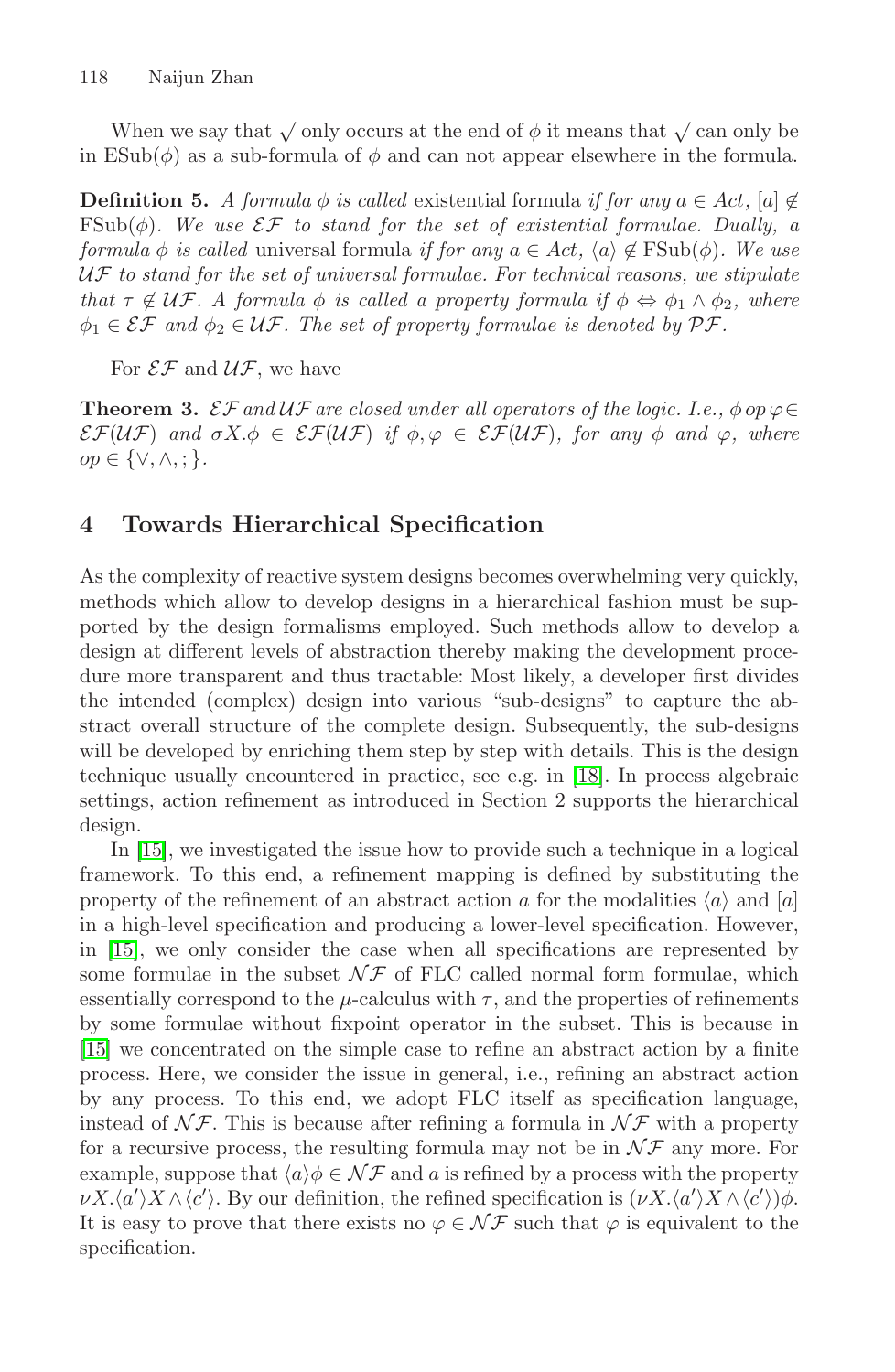<span id="page-9-0"></span>In a logical framework, actions are addressed as modalities and descriptions of systems are represented by formulae. In most of modal logics, there are two kinds of modalities, i.e.  $\langle a \rangle$  and  $[a]$  which are used to express existential and universal properties respectively. As discussed in [\[15](#page-14-0)], a refinement mapping should be property-preserving, i.e. an existential property should be refined to an existential property and similarly for the other properties. Otherwise, the mapping is meaningless since it's impossible to establish a correspondence between action refinement for models and action refinement for specifications. For example,  $P \widehat{=} a; b + a; c \models \langle a \rangle; \langle b \rangle, a_1; a_2 \models [a_1]; \langle a_2 \rangle, \text{ but } P[a \leadsto a_1; a_2] \not\models ([a_1]; \langle a_2 \rangle); \langle b \rangle,$ since in the high-level specification,  $\langle a \rangle$ ;  $\langle b \rangle$  is an existential property, however its refinement becomes a universal property.

To ensure that the mapping is property-preserving, we partition the property  $\psi$  of the refinement of a into two parts: an existential property  $\psi_1$  and an universal property  $\psi_2$  i.e.  $\psi \in \mathcal{PF}$ . [a] will be replaced by  $\psi_2$ , and  $\langle a \rangle$  will be replaced by  $\psi_1$ . This is justified by the result shown in [\[4](#page-14-0)] that any property can be presented as the intersection of a liveness property and a safety property in branching temporal logics. So,  $\mathcal{PF}$  is powerful enough to define the properties of reactive systems.

Therefore, we define the refinement mapping as follows:

**Definition 6.** *Suppose*  $\phi$  *is a high-level specification, a is an abstract action to be refined, and*  $\psi \cong \psi_1 \wedge \psi_2 \in \mathcal{PF}$  *is the description of the refinement of a,*<br>where  $\psi_1 \in \mathcal{SF}$  and  $\psi_2 \in \mathcal{HF}$ . We define the refinement manning, denoted by *where*  $\psi_1 \in \mathcal{EF}$  and  $\psi_2 \in \mathcal{UF}$ . We define the refinement mapping, denoted by  $\Omega(\phi, \psi, a)$ *, as follows:* 

$$
\Omega(\phi,\psi,a) \cong \phi\{\psi_1\{\tau/\sqrt{\}}/\langle a\rangle,\psi_2\{\tau/\sqrt{\}}/[a]\},\
$$

*where*  $\phi{\psi}{\chi}$  *means to substitute*  $\psi$  *for each occurrence of*  $\chi$  *in*  $\phi$ *, with*  $\chi \in$  ${u \in \mathcal{U} \in \mathcal{V}(\mathcal{U}) \setminus \mathcal{X}} \{X, \sqrt{\mathcal{A}}, \{a\}, [a]\}.$ 

According to the above definition, it is easy to get the following results.

**Lemma 2.** *Suppose* X *does not occur in*  $\psi$ *. Then* 

$$
\Omega(\phi_1\{\phi_2/X\}, \psi, a) \Leftrightarrow \Omega(\phi_1, \psi, a)\{\Omega(\phi_2, \psi, a)/X\}.
$$

**Lemma 3.** (1) *If*  $\phi \Leftrightarrow \phi'$  *then*  $\Omega(\phi, \psi, a) \Leftrightarrow \Omega(\phi', \psi, a)$ ;

**(2)** *If*  $\psi \Leftrightarrow \psi'$  *and*  $\sqrt{\text{only occurs at the ends of } \psi \text{ and } \psi'$ , *then*  $\Omega(\phi, \psi, a) \Leftrightarrow$  $\Omega(\phi, \psi', a)$ .

**Theorem 4 (Applicability).** *If*  $\phi \in FLC$  *and*  $\psi \in \mathcal{PF}$ *, then*  $\Omega(\phi, \psi, a) \in$  $FLC; \textit{If } \phi, \psi \in \mathcal{PF}, \textit{ then } \Omega(\phi, \psi, a) \in \mathcal{PF}.$ 

Here, we further study the example of a salesman that is firstly presented in [\[6](#page-14-0)] and has been investigated in [\[15](#page-14-0)] to demonstrate how to employ our approach to hierarchically specify a complex systems.

*Example 2.* Suppose that a salesman has to go by car from his office in Paris to another office in London and work there for some time, and then has to go back to Paris repeatedly. He takes a hovercraft to cross the Channel.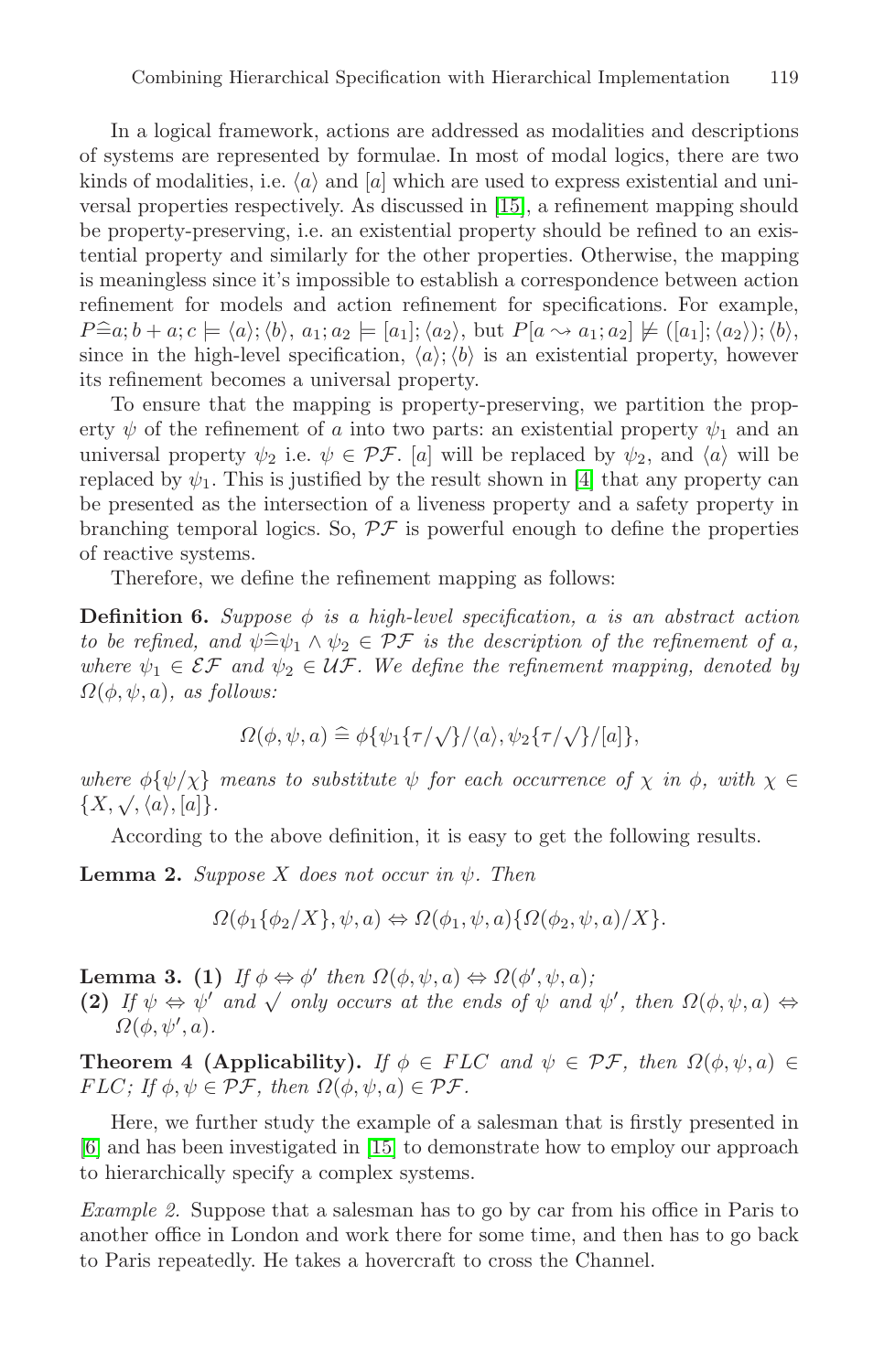So, the top-most specification of the system can be represented as follows:

$$
\phi \mathrel{\widehat{=}} \nu X. \left( \begin{array}{c} \langle leave\_Paris \rangle; [fr_thr\_Channel]; \langle arrive\_in\_London \rangle; \langle work \rangle; \\ \langle leave\_London \rangle; [gb_thr\_Channel]; \langle arrive\_in\_Paris \rangle; X \end{array} \right),
$$

where the actions "work" and "x\_thr\_Channel" will be refined subsequently.

The job of the salesman in London is to contact repeatedly some of his customers by phone, or to meet some of them in his office to discuss something. Therefore, we can refine the action "work" by a process that meets the following property:

$$
\psi_1 \cong \nu X.(\langle \text{contact-Customers} \rangle \vee \langle \text{meet-Customers} \rangle); X \wedge \langle \text{finish_Work} \rangle.
$$

Meanwhile, we can describe "x thr Channel" in more detail. There are two platforms lying on the two sides of the Channel respectively that take charge of the hovercraft. At the beginning, one of them loads the salesman's car, then arranges the hovercraft to depart. Then the hovercraft crosses through the Channel. After the hovercraft arrives at the opposite side, the other platform unloads the car. Hence, "x thr Channel" can be enriched as follows:

 $\psi_x \widehat{=} [\text{x\_load}]; [\text{x\_department}]; \langle \text{cross\_Channel} \rangle; \langle \overline{\text{x\_arrival}} \rangle; \langle \overline{\text{x\_unload}} \rangle \wedge true.$ 

Furthermore, we can refine "x-departure" by a process with the property

 $\psi_2 \widehat{=}$ [finish\_loading];  $\langle \text{engine\_on} \rangle$ ;  $\langle \text{bye\_bye} \rangle \wedge \text{true}$ ,

where finish loading signals the end of loading, and cross Channel by a process with the property

$$
\psi_3 \cong true \land \langle situ-down \rangle;
$$
  

$$
(\nu X.(\langle newspaper \rangle \lor \langle tea \rangle \lor \langle coffee \rangle); X \land \langle keep\_idle \rangle); \langle stand\_up \rangle.
$$

So, the specification for the final system can be represented by

 $\Omega(\Omega(\phi, \Omega(\psi_x, \psi_2, \mathbf{x}_0))$  departure),  $\psi_3$ , cross Channel), x thr Channel),  $\psi_1$ , work),

where  $x \in \{fr, gb\}$ , and if  $x = fr$  then  $\overline{x} = gb$  else  $\overline{x} = fr$ .

It is obvious that we can not refine "work" and "cross Channel" by some processes that satisfy  $\psi_1$  and  $\psi_3$  respectively in [\[15](#page-14-0)] because on the one hand, the resulting specification is no longer in  $\mathcal{NF}$ ; on the other hand, "work" and "cross Channel" both are needed to be refined by some processes with possibly infinite behaviour.

# **5 Relating Hierarchical Specification to Hierarchical Implementation of a Large System**

In this section, we establish a correspondence presented by the Refinement Theorem below between hierarchical specification and hierarchical implementation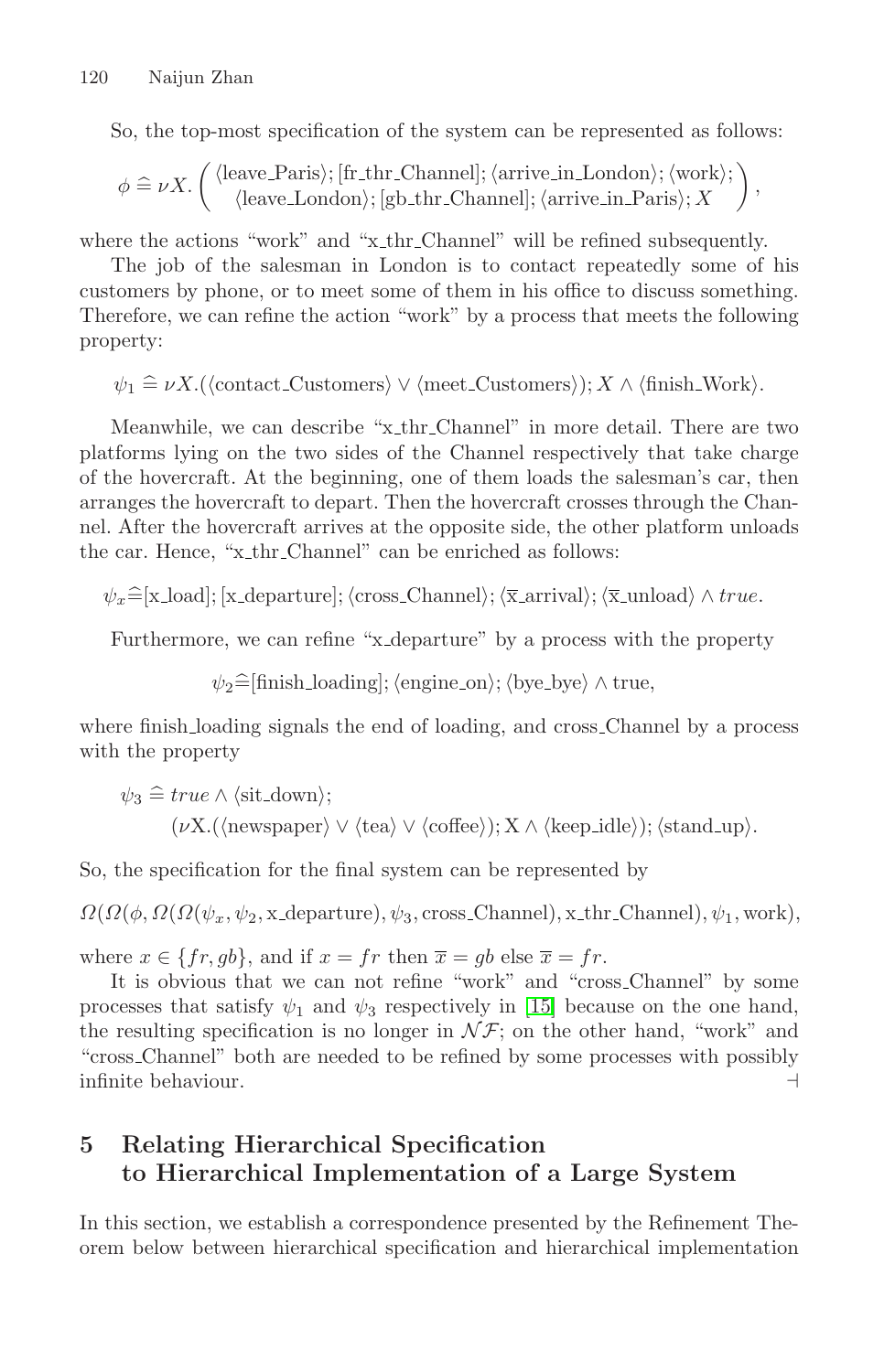of a complex system. It states that if  $Q \models \psi; \sqrt{Q}$ ,  $P \models \phi$  and some syntactical conditions hold, then  $P[a \leadsto Q] \models \Omega(\phi, \psi, a)$ . This result supports 'a priori' verification. In the development process we start with  $P \models \phi$  and either refine P and obtain automatically a (relevant) formula that is satisfied by  $P[a \sim Q]$ . Or, we refine  $\phi$  using  $\Omega(\phi, \psi, a)$  and obtain automatically a refined process  $P[a \rightarrow Q]$ that satisfies the refined specification. Of course such refinement steps may be iterated.

In order to ensure the Refinement Theorem is valid, the following syntactical conditions are necessary:

Above of all, it is required that  $(Act(P) \cup Act(\phi)) \cap (Act(Q) \cup Act(\psi)) = \emptyset$ , because of the following considerations:

- **(i)** As far as action refinement for models is concerned, no deadlock will be introduced or destroyed;
- (ii) no unsatisfaction between  $P[a \sim Q]$  and  $\Omega(\phi, \psi, a)$  will be caused because  $\phi$  involves Q. For instance, let  $P \cong a; b, \phi \cong [a]; \langle b \rangle \wedge [c]; \langle d \rangle$ ,  $Q \cong c; e$  and  $\phi \cong [c] \cdot (e)$ . It is obvious that  $P \vdash \phi$  and  $Q \vdash \psi$ .  $\phi$  but  $P[a, \phi] \uparrow \phi$  $\psi \triangleq [c]$ ; (e). It is obvious that  $P \models \phi$  and  $Q \models \psi; \sqrt{\phi}$ , but  $P[a \leadsto Q] \not\models Q(a, \psi, a)$ .  $\Omega(\phi, \psi, a);$
- **(iii)** Symmetrically, no unsatisfaction between  $P[a \leadsto Q]$  and  $\Omega(\phi, \psi, a)$  will be caused because  $\psi$  involves P. For example, let  $P = a$ ;  $b + b$ ;  $a, \phi = [a]$ ;  $\langle b \rangle$ ,  $\Omega = c \cdot e$  and  $\psi = [c] \cdot (e) \wedge [b] \cdot (d)$ . It is obvious that  $P \vdash \phi$  and  $Q \vdash \psi \cdot \psi$ . be caused because  $\psi$  involves  $T$ . For example, let  $T = u, v + v, u, \psi = [a], \forall v$ ,<br>  $Q \cong c$ ; e and  $\psi \cong [c]$ ;  $\langle e \rangle \wedge [b]$ ;  $\langle d \rangle$ . It is obvious that  $P \models \phi$  and  $Q \models \psi; \sqrt{\langle e, e \rangle}$ but  $P[a \leadsto Q] \not\models \Omega(\phi, \psi, a)$ .

It is clear that this condition can guarantee the above three requirements.

Besides, it's possible that  $\psi$  only describes partial executions of  $Q$ , so the refined specification may not be satisfied by the refined system. For example, it's obvious that  $a; b + a; c \models \langle a \rangle; \langle b \rangle$  and  $a_1; a_2 \models \langle a_1 \rangle$ , but  $(a; b + a; c)[a \leadsto$  $a_1; a_2] \not\models \langle a_1 \rangle; \langle b \rangle$ . In order to solve such a problem, we require that  $\psi$  describes full executions of Q, i.e.,  $Q \models \psi$ ;  $\sqrt{\cdot}$  Normally, we only consider to refine an abstract action a by a normed process  $Q$ , i.e., for any derivative  $Q'$  of  $Q$ ,  $Q'$  may terminate in finite steps. If so, for any given Q and  $\psi \in \mathcal{PF}$  with  $Q \models \psi$ , the above requirement can be satisfied by constructing  $\varphi$  as  $\psi$ ;  $(\mu X.(\bigvee_{a \in Act} \langle a \rangle); X \vee$  $τ$ ) instead of  $ψ$ . It is clear that  $φ ∈ PF$ ,  $P \models ψ$  iff  $P \models φ$  for each  $P ∈ P^*$ , and  $Q \models \varphi; \sqrt{\ }$ . Therefore, in most cases, the above constraint does not give rise to any restriction to the applications of the theorem.

Finally, it is possible that  $\sqrt{\ }$  as a sub-formula of  $\psi$  makes the sub-formulae following it with ; no sense during calculating the meaning of  $\psi$ , but the subformulae play a nontrivial role during interpreting  $\Omega(\phi, \psi, a)$ . E.g.  $a'; nil \models$ formulae play a homitivial fole during line.<br>  $\langle a' \rangle$ ;  $\langle \cdot | a' |$ ;  $\langle b' \rangle$  and  $a; a; c \models \langle a \rangle$ ;  $\langle a \rangle$ ;  $\langle c \rangle$ , but

$$
(a; a; c)[a \leadsto a'; nil] \not\models (\langle a' \rangle; \tau; [a']; \langle b' \rangle); (\langle a' \rangle; \tau; [a']; \langle b' \rangle); \langle c \rangle.
$$

So, we require that  $\sqrt{\ }$  only can appear at the end of  $\psi$  as a sub-formula. In fact, such a requirement is reasonable because all formulae can be transformed to such kind of forms equivalently because  $p; \phi \Leftrightarrow p$ .

Now, we can represent our Refinement Theorem as follows: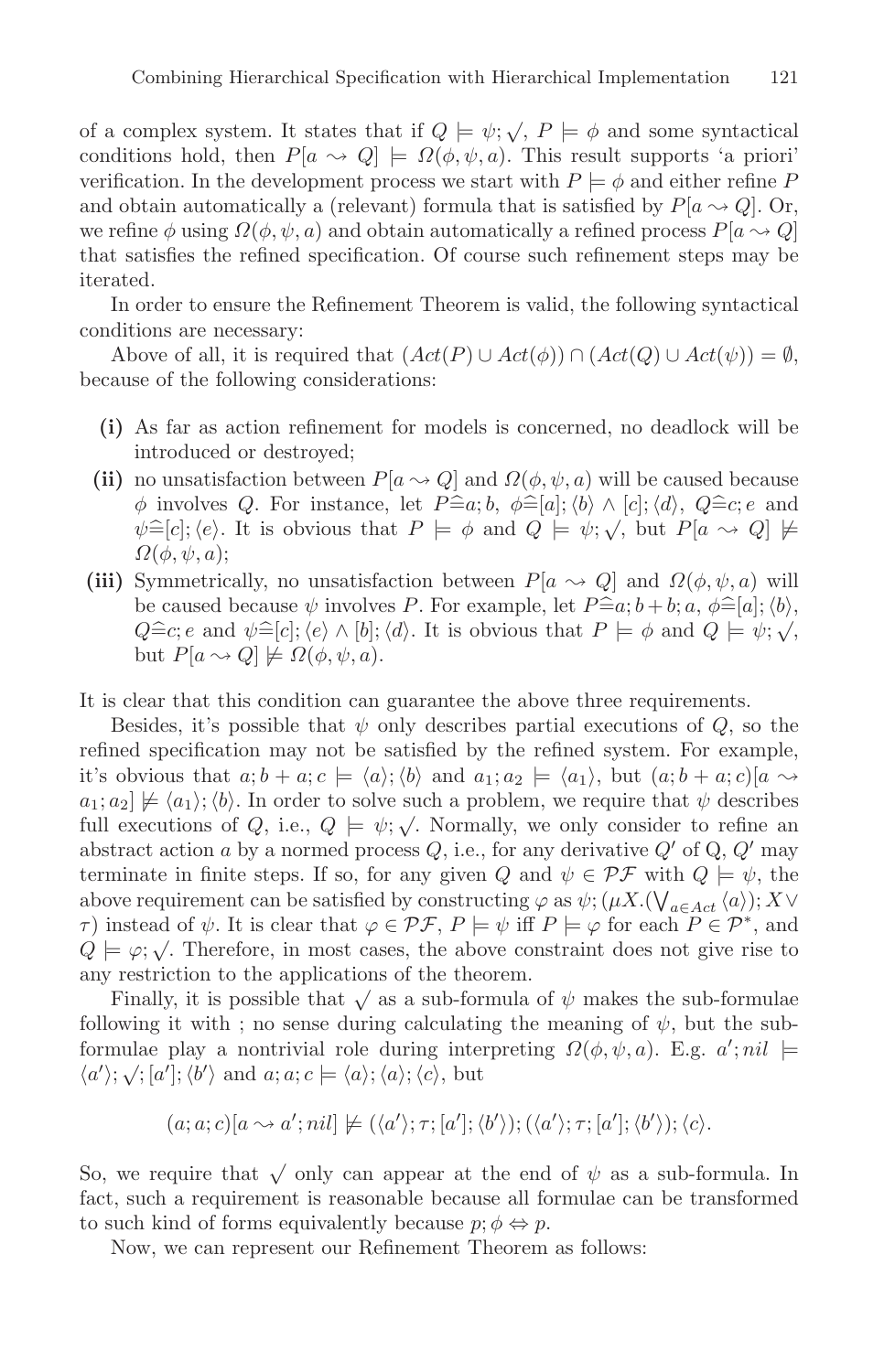## **Theorem 5 (Refinement Theorem).**

*If*  $(Act(P) \cup Act(\phi)) \cap (Act(\psi) \cup Act(Q)) = \emptyset$ ,  $Q \models \psi$ ;  $\sqrt{and} P \models \phi$ , then  $P[a \leadsto Q] \models \Omega(\phi, \psi, a)$ , where  $\psi \in \mathcal{PF}$  and  $\sqrt{\phi}$  only occurs at the end of  $\psi$ .

In order to demonstrate how to apply the Refinement Theorem to verify a complex system hierarchically, we continue Exampl[e](#page-9-0) [2](#page-9-0).

*Example 3.* As explained in Exampl[e](#page-9-0) [2](#page-9-0), at the top level, we can implement the system as:

 $\text{Sys} \cong \text{fr\_Channel} \parallel_{\{\text{fr\_thr\_Channel}\}}$  Salesman  $\parallel_{\{\text{gb\_thr\_Channel}\}}$  gb\_Channel.

Where  $x$ -Channel $\hat{=}$ rec  $y$ . $x$ -thr-Channel;  $y$ , and

Salesman  $\cong rec$  x.leave Paris; fr thr Channel; arrive in London; work; leave\_London; gb\_thr\_Channel; arrive\_in\_Paris;  $x$ .

It's obvious that  $\text{Sys} \models \phi$ . Then, we can refine "work" by Subsys<sub>1</sub> which is defined by

Subsys<sub>1</sub>  $\cong$  rec x.((contact\_Customers + meet\_Customers); x + finish\_Work).

It's obvious that  $\text{Subsys}_1 \models \psi_1; \sqrt{\ }$ . Then, "x\_thr\_Channel" can be implemented by  $\text{Subsys}_x \hat{=} \text{x\_load} \vert_{\{x \perp \text{oad}\}}$ Channel,

where Channel  $\widehat{=}$  fr\_Platform  $\|_{\{\text{fr\_arrival}, \text{fr\_department}\}}$  Hovercraft  $\|_{\{\text{gb\_arrival,gb\_departure\}}\}$  gb\_Platform,

where Hovercraft  $\hat{=}$  fr departure;cross Channel; gb arrival  $+$ 

gb departure;cross Channel; fr arrival,

```
x-Platform \hat{=} x-load;x-departure + x-arrival;x-unload.
```
It's easy to show that  $\text{Subsys}_x \models \psi_x; \sqrt{ }$ .

Furthermore, we can refine "x\_departure" by  $Subsys<sub>2</sub>$  and "cross\_Channel" by Subsys $_3$ , where,

 $\text{Subsys}_2 \triangleq \text{finish\_loading}; \text{engine-on}; \text{bye}.\text{by}$ 

 $\text{Subsys}_3 \, \widehat{=} \, \text{sit-down}, \, \text{rec} \, x \, \text{((cofree + tea)} \, | \, \text{ynewspaper}]; \, x + \text{keep_idle}; \, \text{stand-up}.$ 

Certainly, Subsys<sub>2</sub>  $\models \psi_2$ ;  $\checkmark$  and Subsys<sub>3</sub>  $\models \psi_3$ ;  $\checkmark$ . The final system is obtained as:

Sys [work  $\sim$  Subsys<sub>1</sub>,

$$
x\_{\text{chr\_Channel}} \sim \text{Subsys}_x[\frac{x\_{\text{departure}}}{\text{cross\_Channel}} \sim \text{Subsys}_3]],
$$

where  $x \in \{fr, gb\}.$ 

According to the Refinement Theorem, the final system satisfies the final specification.  $\Box$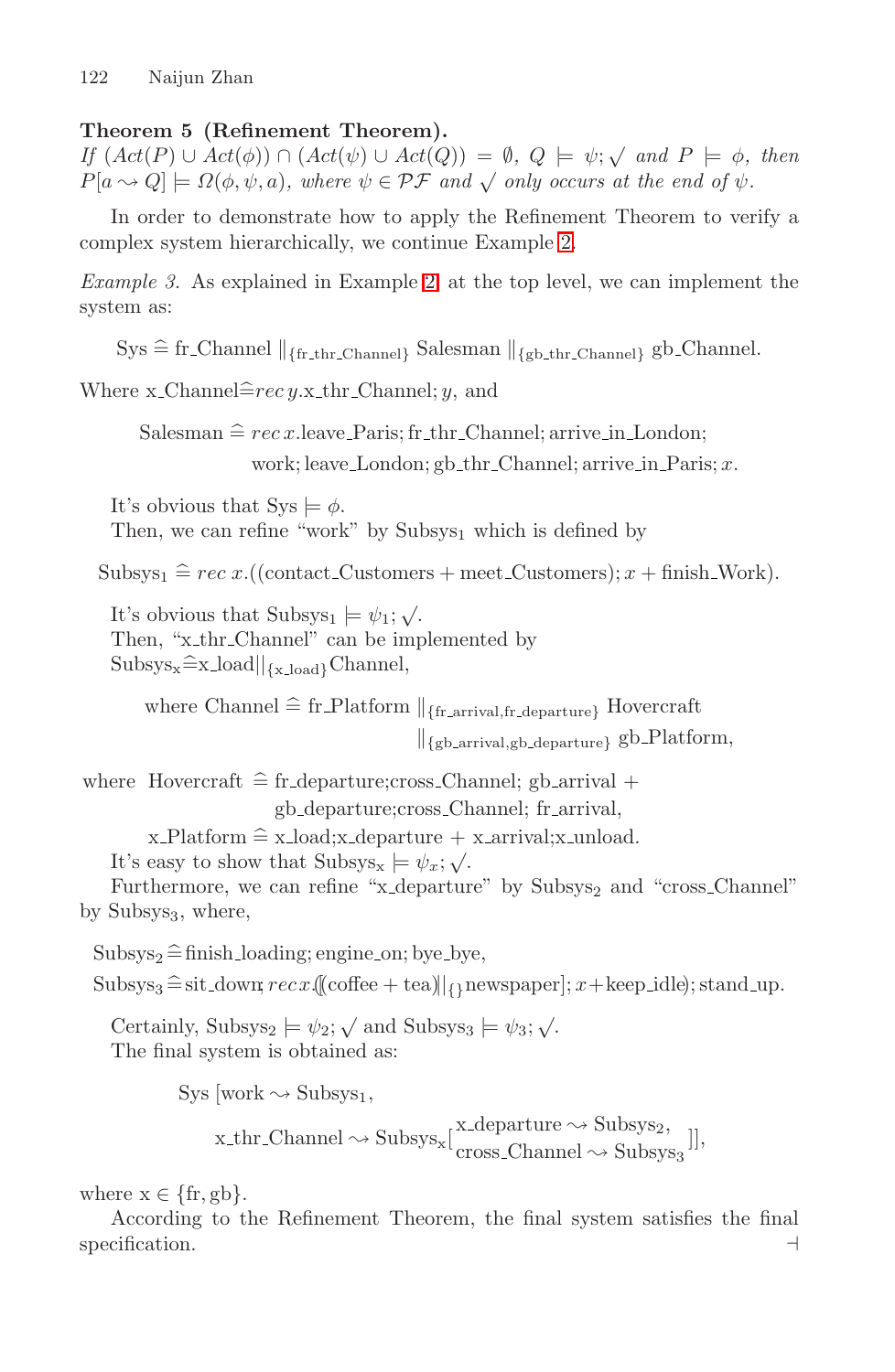#### **6 Concluding Remarks**

In this paper, we extend our previous work on combining hierarchical specification with hierarchical implementation of a complex system by allowing to refine an abstract action by an arbitrary process. Technically, we also greatly simplify our previous work such that our method can be more easily applied in practice. Furthermore, we also establish a correspondence between hierarchical specification and hierarchical implementation that supports 'a priori' verification in system design.

Similar results are shown i[n](#page-14-0) [\[10,14](#page-14-0)], but in their approaches, a refined specification is obtained from the original specification and the refinement Q, where Q is a finite process. Therefore, besides sharing the restriction of our previous work [\[15](#page-14-0)], certain interesting expected properties of the refined system cannot be derived using their approaches. What's more, we can show that their approaches can be seen as a special case of our method from a specification-constructing point of view. [\[2](#page-14-0)] discussed composing, refining specifications of reactive systems as some sound rules of a logic. [1] considered the problem given a low-level specification and a higher-level specification, how to construct a mapping from the former to the latter in order to guarantee the former implements the latter. Our refinement mapping  $\Omega$  maps the abstract specification to the lower-level specification, i.e. we go the converse direction.

In our framework, composing specifications also can be dealt with, for examin our namework, composing specifications also can be dearf with, for example, supposing  $P \models \phi$ ;  $\sqrt{ }$ , and  $\sqrt{ }$  only occurs at the end of  $\phi$  and  $Q \models \psi$ , we can get a composite specification like  $\phi\{\tau/\sqrt{\}}$ ;  $\psi$  for the combined system P; Q.

In this paper, we use the standard interleaving setting, so we only consider the case of atomic action refinement for models because the standard bisimulation notion is not preserved by non-atomic action refinement in this setting. In fact, we believe our approach may be applied to the case of non-atomic action refinement, too, if an appropriate logic which is interpreted over some true concurrent settings such as event-structures is available. But it is still an open question how to establish such kind of logics.

#### **Acknowledgements**

The author wants to thank Prof. Mila Majster-Cederbaum and Harald Fecher, who joined the previous work for many fruitful discussions related to the topic. In particular, the author thanks Prof. Mila Majster-Cederbaum for going through the whole paper and for some critical comments on it which improve the presentation of this paper too much. The author also thanks Dr. Wu Jinzhao and some anonymous referees for their useful comments on this paper.

## **References**

1. M. Abadi and L. Lamport. The existence of refinement mappings. Theoretical Computer Science, 82:253-284, 1991.